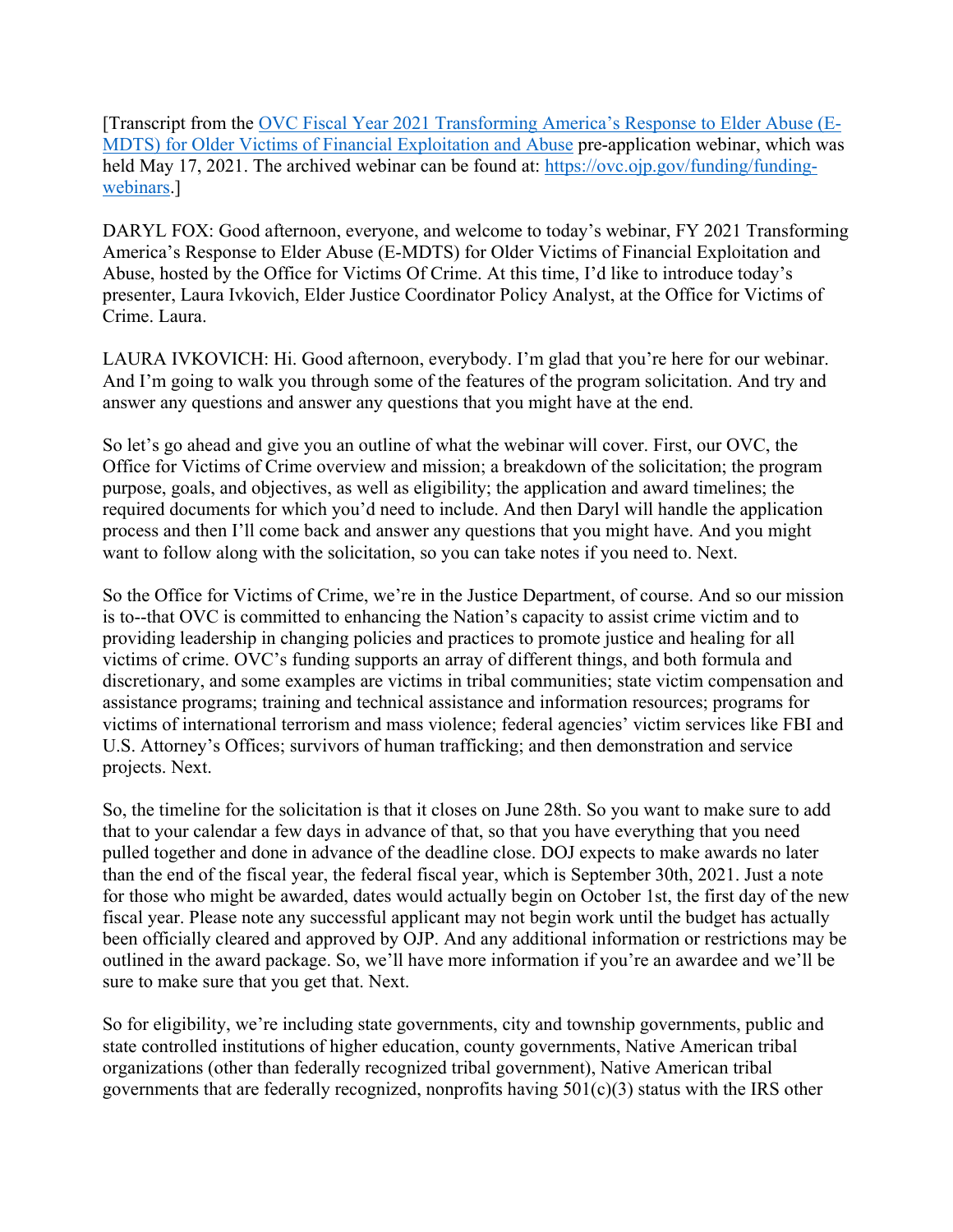than institutions of higher education, and nonprofits that do not have  $501(c)(3)$  status with the IRS other than institutions of higher education, private institutions of higher education and for profit organizations other than small businesses. For additional information on eligibility, please review the title page of the solicitation. Next.

So the program description is that OVC seeks applications to support the development and/or enhancement of multidisciplinary teams, or MDTs, and to strengthen the capacity of these enhanced MDTs to better identify and respond to cases of elder abuse and more comprehensively serve and support victims of financial exploitation. That is the focus. Next slide.

So, the goal is to improve case outcomes, because this is a case MDT, not a policy MDT. So the goal is to improve case outcomes while minimizing additional trauma, and restoring safety and security to older adult victims of financial exploitation, and abuse, and to potentially hold more offenders accountable. And just let me note, sometimes we get questions about the age range for which this is intended, and that is 60 years and above is how we're using the adult--the age for the adult victims, 60 and above. Next slide.

So the objective then, is to develop and/or enhance support for elder abuse MDTs that can better identify and respond to older abuse--older adults, excuse me, who experienced financial exploitation and other forms of elder abuse. We'll be funding up to 10 MDTs with special emphasis on better recognizing elder financial exploitation at the tribal, local, or state levels including existing and new teams that--that's our focus for funding. Next.

So what are the deliverables? Applicants may propose to either develop new MDTs or enhance existing teams. Successful applicants will demonstrate the need to develop an MDT or to enhance a current MDT's efforts; have activities that support a coordinated and comprehensive response to crime victims needs by direct service providers; participate in statewide or other task forces, work groups, and committees to develop protocols and interagency agreements; recruit members and representatives from a broader array of professions; have needs assessments to ensure case-related efforts are more comprehensively incorporated; incorporating the involvement of forensic accountants and neuropsychologists; and that they use technical assistance. And then let me just put a--make a note that I'll be covering that a little bit further down in a slide deck. We'll be going over the TA offered to the successful grantees. Next slide.

So for this solicitation in fiscal 2021, the OJP policy priority areas include the giving of priority consideration to applicants as follows: applications that will advance the promotion of civil rights, access to justice, support to crime victims, protecting the public from crime and evolving threats, or building trust between law enforcement and the community; applications that demonstrate that the individuals who are intended to benefit from the requested grant reside in high-poverty areas, or persistent-poverty counties. And for more information, you can review the solicitation about the meanings behind those priority areas. Next slide.

So here's the very important that most people do ask about. And that is, how many are you going to award and what is the dollar amount? So OVC, the maximum number of awards that OVC expects to make are 10 awards. The dollar amount for each award would be \$375,000. The total amount anticipated to be awarded, then would be \$3.75 million and the period of performance would be, as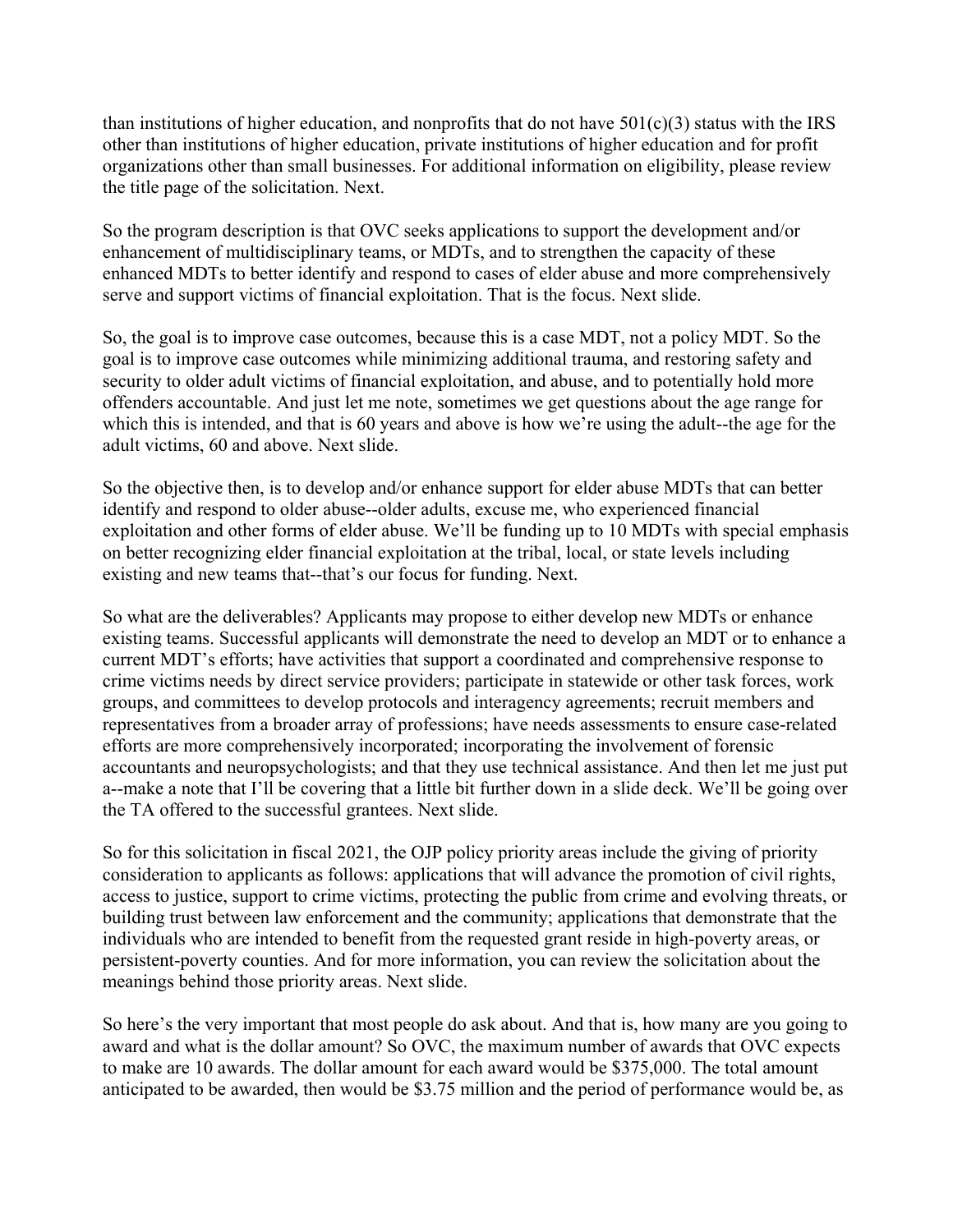earlier mentioned, on October 1st, 2021, for a 36-month or 3-year award. So that \$375,000 would go across all 3 years. So that's the total amount available for the entire 3 years or 36 months. Next slide.

The type of award is a grant. There are different types of--that the Federal Government makes in terms of awards. This is a discretionary grant and it is a grant, not a cooperative agreement. So a grant is generally a legal instrument of financial assistance and the awarding agency, or OVC, maintains an oversight and monitoring role. And I would be the grant monitor. I already oversee the other E-MDT grants that OVC has funded in the past. And I would continue to over--to provide that oversight and monitoring role. But I would not have substantial involvement. That is the difference between a grant and a cooperative agreement. But I do stay pretty involved with the offerings of the grant--grantees and the TA that's provided to the grant recipients. You can also look up the "Administrative, National Policy, and Other Legal Requirements" section of the OJP [Grant Application Resource Guide](https://justicegrants.usdoj.gov/training/training-application-submission) to get more information on that. Next slide.

So, I mentioned that we do have a TA effort and we've previously funded, in 2019, through the competitive. solicitation titled OVC--excuse me, OVC 2020--'19 Enhanced Multidisciplinary Teams for Older Victims of Abuse and Financial Exploitation Program, and we added the TA component there. That's an ongoing TA that's provided and so far, it's--we've funded 13 Enhanced Multidisciplinary Teams. And the award recipient for the TA component is the--for the National Elder Abuse MDT Training and Technical Assistance Center is Weill Cornell College of Medicine and NYC EAC, or the New York City Elder Abuse Center, along with their partners, Lifespan of Greater Rochester; Red Wind Consulting, which handles the tribal TA portion of the TA effort; USC-Davis School of Gerontology and National Center on Elder Abuse at the Keck School of Medicine at USC; and finally, National Clearinghouse on Abuse in Later Life or NCALL.

Next slide will show the state map that--or the map that shows the funded teams in 2019. There were 13 of them. They include the tribal programs as well as non-tribal. So Lummi Indian Business Council, Minnesota Elder Justice Center in Wisconsin, Milwaukee County Department of Aging, Elder Law of Michigan, Coleman Professional Services in Ohio, Sinai Hospital of Baltimore in Maryland, Richmond City of Virginia, Rockdale County in Georgia, LifeSAFE Resources also there in Georgia, Sac and Fox Nation in Oklahoma, Denver City in Colorado, Utah Department of Human Services in Utah, and Northridge Hospital Foundation in California. For more information about the programs funded, if you want to look a little bit further into those programs, you can certainly go to OVC's website and search under "funded awards" and then type in the year 2019, and the keyword elder abuse, and you should find all of those programs that were funded at OVC's site. And I think that information has also been added to the chat room so you should be able to have that link there. Next slide.

So let me also mention that OVC is interested in funding those that are not already grantees under this program. So, we're looking to receive applications to--for new or enhanced programs from those who are not already funded under the 2019 program. So, just wanted to make sure that was clear.

Okay. Application and Submission Information.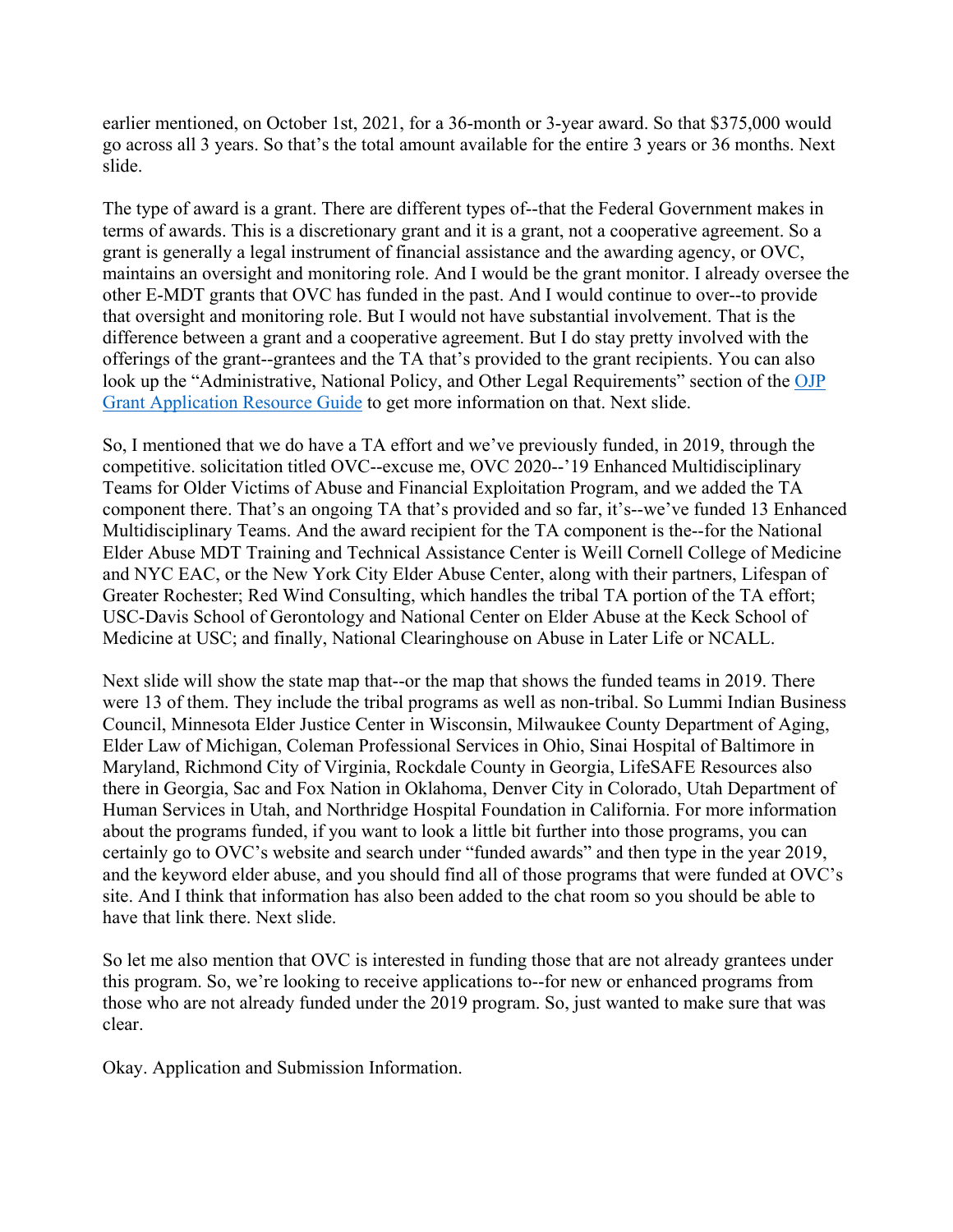Applications must include, in terms of the elements that must be included in the application to meet the basic minimum requirements and to get through that peer review process, and since this is competitive, we go through a peer review. And to receive further consideration for funding, it must include, one, a proposed--a proposal abstract; two, a narrative, which includes the statement of the problem/description of the issue and that accounts for 15 percent of the total. When the peer reviewers are looking at and scoring applications that come in, they're also looking at these things, and that's the percentage of the score for which they assign whether or not the applicant has sufficiently met the criteria. So 15 percent goes to statement of the problem and description of the issue, that's a relatively smaller amount. The big--the big points really are under project design and implementation. That's where the, sort of, rubber meets the road. How you want to do this. What it's going look like. And that equates to 30 percent of the total. And then how capable and how competent are--is your proposed project. And we would be looking at that also at 30 percent. So capabilities and competencies is also another key piece and that includes things like job descriptions or resumes, things like that, that describe--or history of the organization that might be working, or groups that might be participating, and those factors. And then a plan for collecting the data required for this solicitation's performance measures is 15 percent. I can tell you that the data itself, what data is to be collected is prescribed. We have a Performance Measuring System, a PMT. So, we would be letting you know what we're looking to collect. But we want to make sure that you have a plan for actually collecting the data. And then lastly, the budget worksheet would be the--and the budget narrative, these would be 10 percent. And just a side note that I understand that using the Excel spreadsheet for budgets as an attachment seemed to be the best way to go with the new Grant system, which I'll be telling you a little bit about. So if you have an option and you want to use the Excel web--Excel sheet for doing your budget worksheet and narrative, that might be a better approach, as we're making sure that the system can use the best attachments for a new system. More on that later. Next slide.

So the proposal abstract is a clear and simple summary statement about your proposal. The statement should be no more than 400 words and should include the name of the applicant, primary activities, products and deliverables, the service area, and who will benefit from the proposed project. This will be completed in the JustGrants system. It's a Web-based form, so you'll go in and you'll find that form. So that it'll be easy for you to follow the abstract format. Next slide.

Proposed Narrative Format. So that's the next thing that's required, and that would be that it be double-spaced, that you use standard 12-point font, New Times Roman is preferred, have no less than 1-inch margins, and not exceed 20 pages. Pages should be numbered 1 of 20, 2 of 20, etc. And they should be submitted as an attachment in JustGrants. And just a side note that the attachments do not count for the page count. So your narrative--it's just the narrative that is the 20 pages, you can attach additional pages, as needed, as additional attachments. Next slide.

Proposal Narrative Format. So the following sections are part of the proposal narrative: statement of the problem and description of the issue; project design and implementation, capabilities and competencies, and plan for collecting the data required. Again, these are the items--these are the areas that the peer reviewers would be most interested in making sure that they see because they're going to be scoring on those areas in the narrative. Next slide.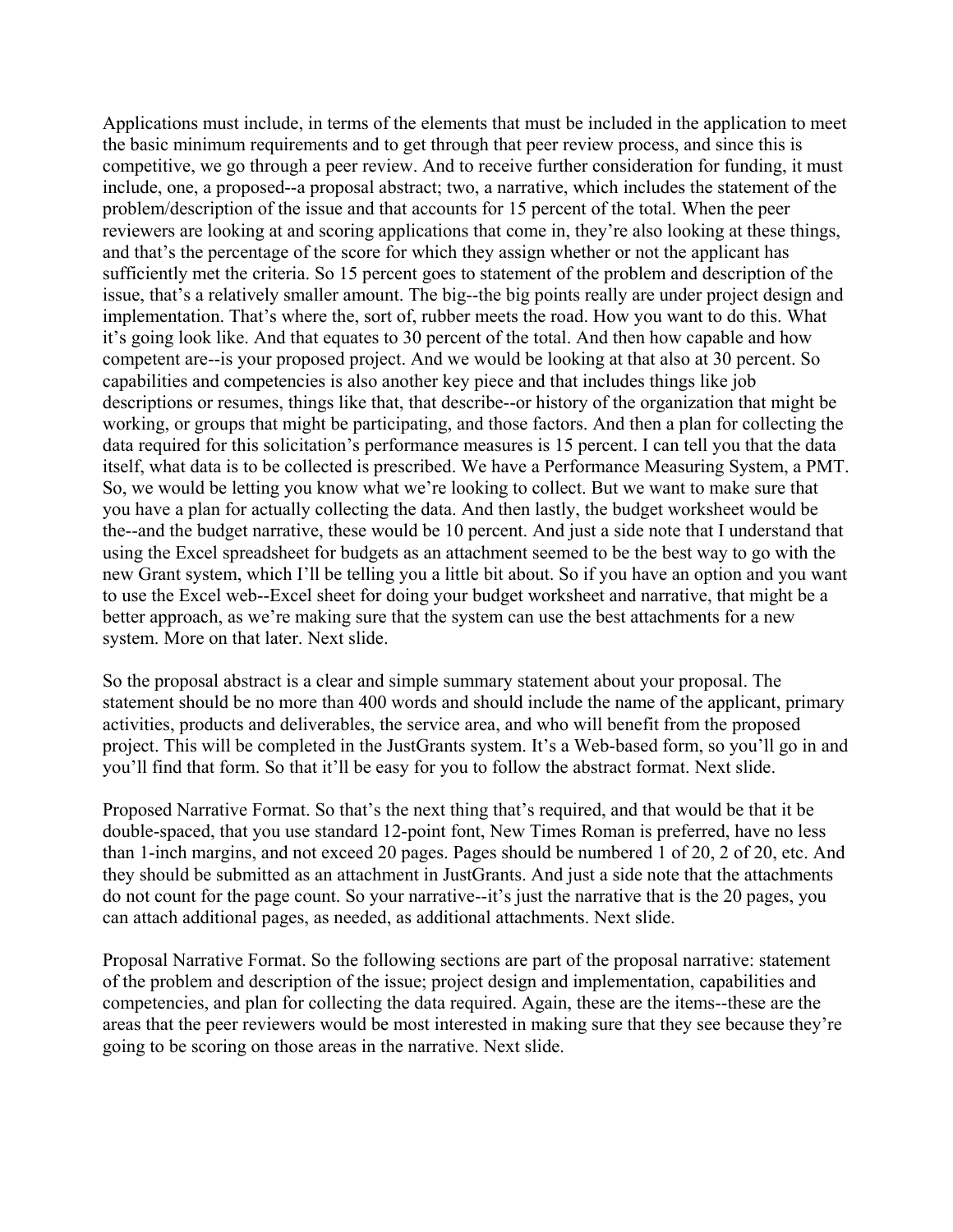So the statement of the problem and description of the issue must describe the need for the project and provide a clear statement of how funding will support the project's value to the victim services field by meeting a stated goal. And it must describe any previous or current attempts to address elder abuse MDT development, and any research, related research or evaluation studies that contribute to the applicant's understanding of the need for MDT enhancement. A convincing case that the project addresses a gap in existing effort and does not duplicate existing resources must be made. Next slide.

The Project Design and Implementation should include the goals, objectives, and activities that are aligned with the solicitation. So be brief, concise, and clear and make sure the information is consistent throughout your proposal. Create solid goals and measurable objectives. Use the SMART method: Specific, Measurable, Attainable, Realistic, and Time-bound. And that should really help as you think through that. And focus on the future and setting a realistic timeline to complete the project. Again, that's a 36-month project and so you'll be looking at it across those 3 years. Next slide.

The Proposal Narrative on the Capabilities and companies section--Competencies Section. This must describe your management structure, your financial capability, your project management plan, and documentation of professional staff members' unique qualifications to perform the tasks assigned. Again, job descriptions if it's somebody who hasn't already--is not already in the role or resumes for those who may already be in the role. Next slide.

And then Plan for Collecting Data. Who will be responsible for reporting the required performance measures? How do you plan to collect the data? Are there any additional performance metrics that you think would be included or that you would want to include and what data sources that you would be using for that? Any legal, policy, or other barriers to gaining access? Next slide.

The Budget Worksheet and Budget Narrative. We have a link there for the [OJP Grant Application](https://www.ojp.gov/funding/apply/ojp-grant-application-resource-guide)  [Resource Guide.](https://www.ojp.gov/funding/apply/ojp-grant-application-resource-guide) You can find more information on use of the JustGrants web-based form. That personnel costs should relate to key personnel for the project, the budget should include adequate funding to fully implement the project, broken out by year, again, reflecting 36 months. The budget should be mathematically sound and correspond with information provided in the proposal narrative, and aligned with the project design. Next slide.

Applications should also include and align with the solicitation, which is why they're all listed here for your benefit. The required documents, which are the resumes for key staff, the organizational chart, and the MOUs, if there are any. And so we want to make sure that they are included in the application submission. There's a whole list here. If it is a tribal, we would want the Tribal Authorizing Resolution, if that's applicable. An indirect cost rate, again, if that is applicable, some do and some don't use that. But obviously for priority, if you have documentation of high-poverty area or persistent-poverty counties, you'd want to include that. The certified assurances--certified assurances regarding lobbying, debarment, suspension, and other responsibility matters. Any other disclosures, like if you're on a DOJ high-risk list, that would be important to include. And certainly, the SF-424 form, that's important that you--absolutely important that you use that. And that information is also available on Grants.gov. Next slide.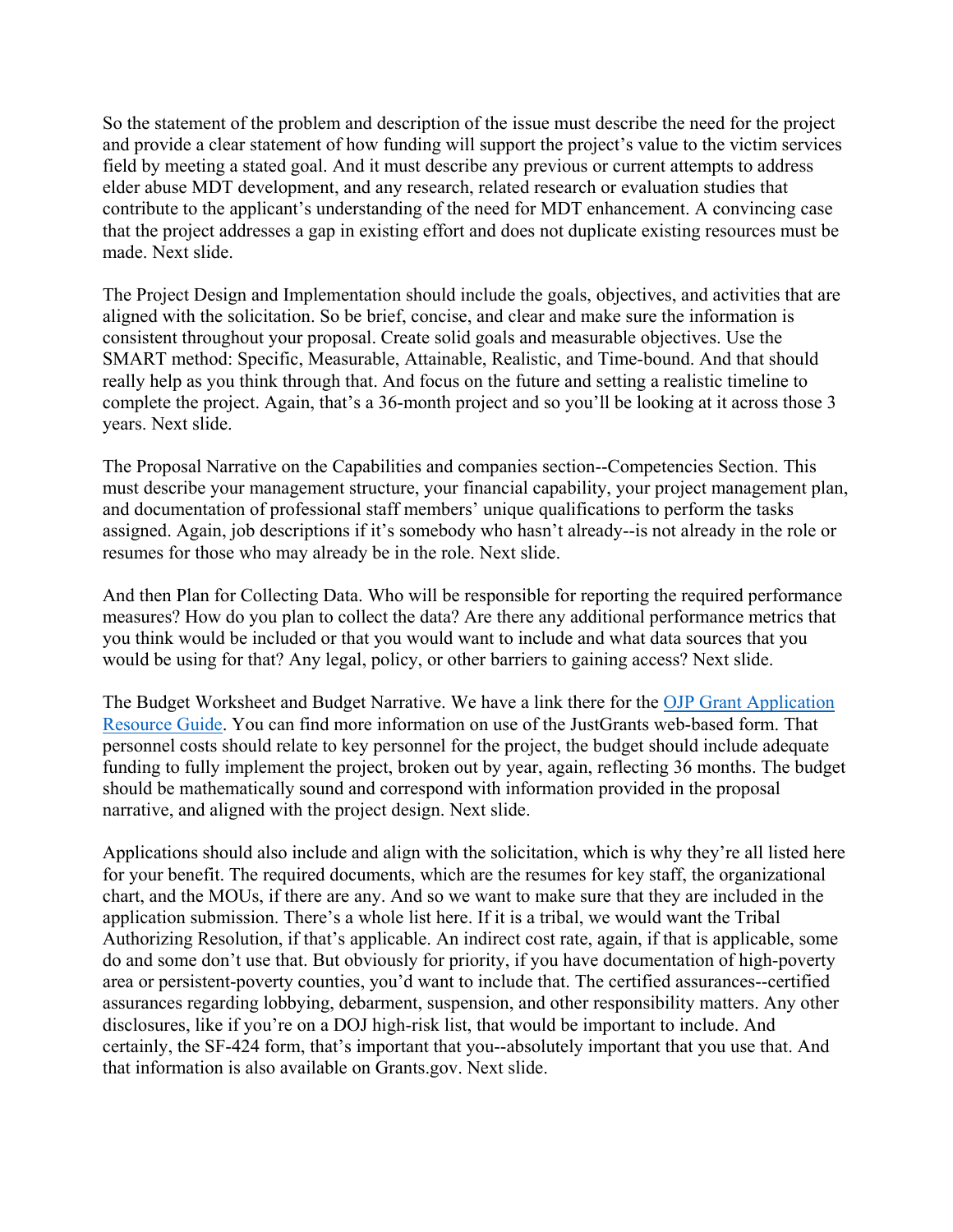And I think I'm going to kick this over to Daryl now to cover the Application Process. Daryl?

DARYL FOX: Thanks, Laura. Yeah, now we're going to review some items relating to the Application Process, as mentioned. As you may know, there's a new process this year utilizing the JustGrants website for submitting parts of the application. To learn more about the process and what it entails, applicants are encouraged to review the [Application Mechanics](https://justicegrants.usdoj.gov/training/training-application-submission) eLearning Videos, which are available on the JustGrants website. So this slide kind of describes those in a little more detail and what they are. By viewing these videos, job aids, and also the DOJ checklist and other resources, applicants will have all the information they need to successfully navigate the general mechanics of submitting the application. Since it's a new process, there's going to be a lot of different resources available through the JustGrants system for you to access. On the right-hand side of the slide shows some of the different specific archived eLearning videos. And there are several that are newly posted that are noted here. So starting with the [Getting Ready to Apply](https://www.youtube.com/watch?v=ITtDiVOOO_o)  [webinar,](https://www.youtube.com/watch?v=ITtDiVOOO_o) which is new. Going to the [Initiating the Application Submission in Grants.gov.](https://youtu.be/2q5fgr_uIg8) Locating [an Application.](https://youtu.be/2UqzPqUegv4) and [Submitting,](https://youtu.be/_56sxZBdEW8) which is going to be the main focus one for these purposes. We'll get into that one in a future slide here. [Completing the Budget Detail Form.](https://youtu.be/9I4iTR_ROpc) And then, you know, what's needed [After Submitting](https://youtu.be/PTaNT9bEa6g) your application. So that was a new one that was added as well. So there's a variety of different items within the process, you can access from their website directly.

For comprehensive information on navigating the system, it's recommended to review this prerecorded webinar on [Submitting an Application.](https://justicegrants.usdoj.gov/training-resources/justgrants-training/application-submission#appln-mechanics) Amongst a host of things, some of the things you'll learn, steps to take prior to applying for this funding, how to find open DOJ funding opportunities in Grants.gov. Some are generally based if you're looking for those. How to apply for the funding using JustGrants' system. JustGrants' roles and responsibilities and required actions, which is a very important item to the whole process. Generally, how to navigate and use the system. Where to find other materials, job aids and resources that are provided from JustGrants team.

A highlighted resource that should prove to be of particular interest is the [DOJ Application](https://justicegrants.usdoj.gov/sites/g/files/xyckuh296/files/media/document/appln-submission-checklist.pdf)  [Submission Checklist.](https://justicegrants.usdoj.gov/sites/g/files/xyckuh296/files/media/document/appln-submission-checklist.pdf) It covers all the necessary steps to complete the two-part application process, which is now required on both this JustGrants and then the Grants.gov system. Generally, as well, you know, how to prepare to apply, things to have in mind and in order prior to completing the abbreviated application in Grants.gov. Entity onboarding and such with access, completing, reviewing, certifying, making sure everything is good to go in your JustGrants application. And then tips, just different things that have been learned to help you get through this new process.

Just for, you know, closeout on the brief discussion we've just had, as mentioned, there are a variety of prerecorded webinars available on these, the slide decks. The [JustGrants Training](https://justicegrants.usdoj.gov/training-resources/justgrants-training/application-submission#y9juqd)  [Application Submission](https://justicegrants.usdoj.gov/training-resources/justgrants-training/application-submission#y9juqd) page is also a useful resource for those webinars and other information relating to the process. And for updates, it's recommended perhaps to bookmark the site for reference. There's a wide variety of materials, including FAQs that can be of assistance to you in this process. They also have a useful user support page and contact information. You can contact them via phone or email for any questions you may have. So those are just some of the items on the JustGrants page. Definitely for anything relating to the technical aspects of this, please visit this JustGrants section and contact them for any training or technical assistance you may have regarding that.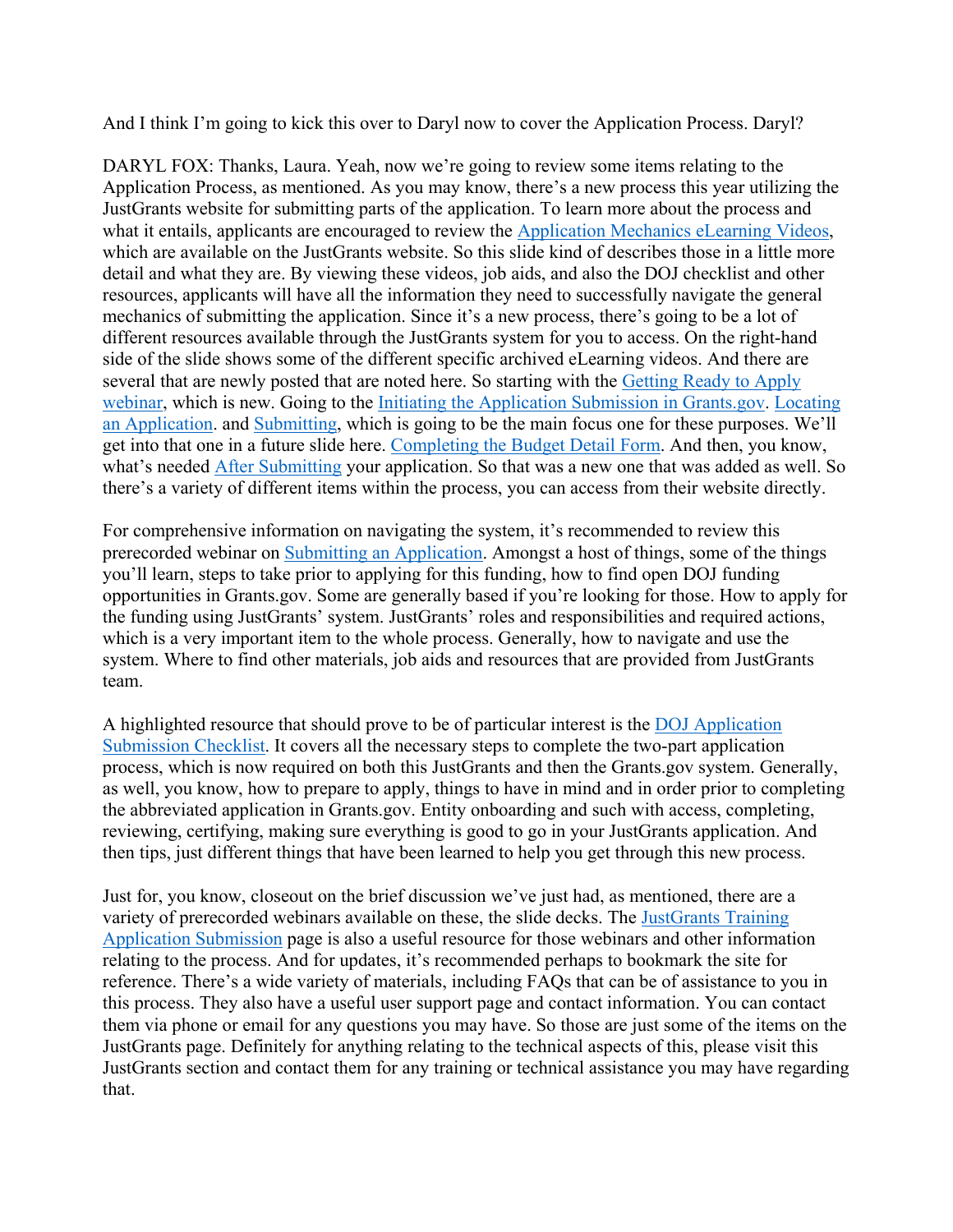With that, we'll kind of get back on track here with closing out some of the slides for the presentation, Laura.

LAURA IVKOVICH: Thank you, Daryl. So as he--as Daryl mentioned, we have sort of a new process. And this is a new slide for us for our webinars. And we have two steps. And the first one is to go through the portal that is for all grant applications. And that's through Grants.gov. That's the link, Grants.gov. And you submit the SF-424 and an SF-LLL at the URL address that's listed there Grants.gov. [\[https://www.grants.gov/web/grants/register.html\]](https://www.grants.gov/web/grants/register.html) To register in Grants.gov, applicants need to obtain a Data Universal Numeric System or a DUNS number, and System Award Management or SAM registration or renewal. So that's a big step that you should start now. If you don't already have a SAMs registration, you need to start that now because it takes a little while. So that you're ready in advance of the close date. So new for this is step two. Again, this is our new JustGrants system. So you'd be submitting the full application, including attachments, at JustGrants.usdoj.gov. So it's a two-step process. First is in Grants.gov. The second and the submission of the full application is in JustGrants. You can refer to the Registration and Submission section of the [OJP Grant Application Resource Guide,](https://www.ojp.gov/funding/apply/ojp-grant-application-resource-guide) and get more instructions on how to apply, and that information is also included, I believe, in the chat room. Next slide, please.

OJP Grant Application Resource Guide. This is very helpful information. You can visit that URL that's listed at the bottom there under [ojp.gov/funding/apply/ojp-grant-application-resource-guide.](https://www.ojp.gov/funding/apply/ojp-grant-application-resource-guide) Next slide.

And, of course, there's always important web resources. In this day and age, you can find anything on the web. And so we've listed a few important URL addresses. Obviously, if you want to know more about our office and what we do and why we do it, you can go [ovc.ojp.gov,](http://ovc.ojp.gov/) [DOJ Grants](https://ojp.gov/financialguide/DOJ/index.htm)  [Financial Guide,](https://ojp.gov/financialguide/DOJ/index.htm) which is sort of the bible for how to do everything grants. And what is allowable, what is not, all that information is available under ojp.gov Financial Guide. JustGrants is [JustGrants.usdoj.gov](https://justgrants.usdoj.gov/) and then [Grants.gov.](https://www.grants.gov/) The [OJP Application Resource Guide,](https://www.ojp.gov/funding/apply/ojp-grant-application-resource-guide) which I mentioned just a minute--a second ago, and Daryl mentioned as well. The [OVC Training and](http://www.ovcttac.gov/)  [Technical Assistance Center](http://www.ovcttac.gov/) that--for anybody who's interested and wants to know that OVC does provide a lot of training and technical assistance to the field. Whether or not you do receive funding or whether or not you even apply, it's always helpful for you to know that we do have other resource materials about the needs and rights and services for older victims of crime and financial exploitation. And you can find more about that on [ovcttac.gov,](http://www.ovcttac.gov/) our Training and Technical Assistance Center for all things crime and victim services. And then the [Grant Performance](https://ojp.gov/performance/)  [Measures Reporting.](https://ojp.gov/performance/) I mentioned this tool that we have. You are responsible for data collection, but you can learn more about the performance measures--Measurement Reporting Tool at [ojp.gov/performance.](https://ojp.gov/performance/) And then, of course, our OJP Resource Center. That is at [ojp.gov/ncjrs](https://www.ojp.gov/ncjrs/new-ojp-resources) for National Criminal Justice Reference Service. And those are good go-to's and hopefully you will be able to explore some of this before you begin your submission process. Next slide.

So there's important contact information. Those two systems that you have to go to, part one and part two. So for the Grants.gov, which is the first part of your process, you can access more information by contacting them by phone at 1-800-518-4726, and then internationally at 606-545 5035, or go to [support@grants.gov.](mailto:support@grants.gov) And they will help with the submission of the required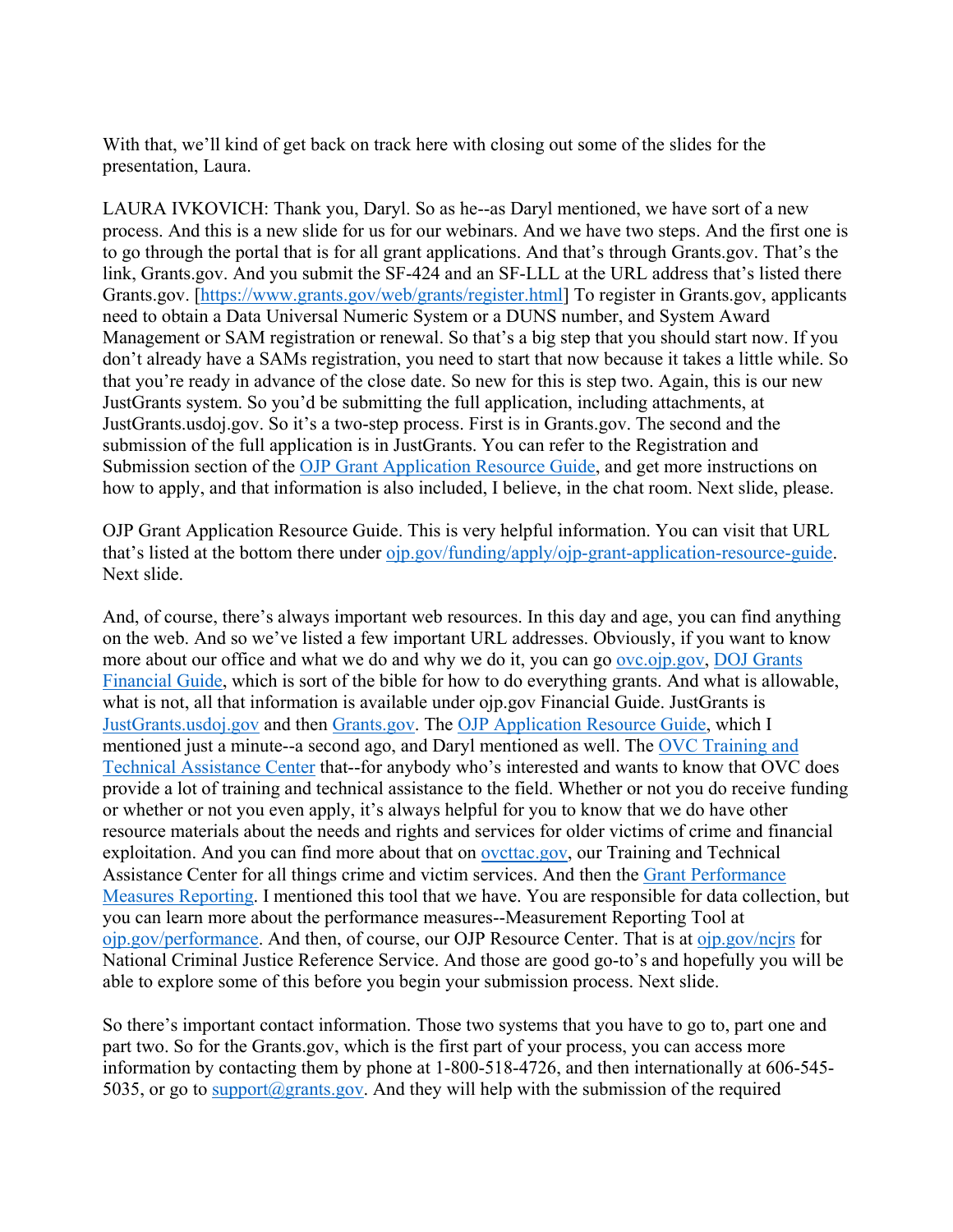Standard Form-424 and Standard Form-LLL at the Grants.gov site. And then for technical assistance submitting the actual full application, which is all of the information that the peer reviewers are going to want to look at, of course, that goes into JustGrants. And if there's any technical assistance questions that you might have, you can reach them at 833-872-5175 or [JustGrants.Support@usdoj.gov.](mailto:JustGrants.Support@usdoj.gov) And then, for any technical assistance with programmatic requirements, you can certainly contact the OJP Response Center at 1-800-851-3420 or send an email at [grants@ncrjs.gov.](mailto:grants@ncrjs.gov) That really is reaching the Office for Victims of Crime. It's just our TA system is through the National Criminal Justice Reference Service. So that email address will get to the Office for Victims of Crime. Next slide.

And so those important dates. Again, part one is through Grants.gov and those are required submission of your Standard Form-424 and the SF-LLL in Grants.gov. And that deadline date is June 14 at 11:59 PM. But I urge you to start well in advance of that date. Part two is through the JustGrants system. And that's where the actual full application must go in to JustGrants and that is the [JustGrants.usdoj.gov](https://justgrants.usdoj.gov/) by June 28 and that's, again, by 11:59 PM. But please don't wait till that- even that day. I would try and do that a day or two earlier, or maybe even a week earlier, if you could and so that--to make sure that you have everything in by the time necessary before the close of the solicitation.

And I think we're at the next portion, which is the Q&A portion, so I'll turn it back over to Daryl to organize that piece.

DARYL FOX: Thanks, Laura. Yeah. So just for referencing what was mentioned as we began, there's several questions coming in on the PowerPoint and this recording. So just to note that the recording, and PowerPoint, and transcript will be available and be posted to OVC website within about 10 business days, hopefully earlier. So, you know, you will be able to go back and reference this and take notes and information as you need. So just going to address that as there are several questions that came in.

So just a reminder, if you do have a question, go ahead and submit that in the Q&A box. I'm going to keep the chat box for technical questions, if you do have those. So with that, Laura, we can just kind of get into some of these.

So the first one is, "Can the project be a prevention education program to be delivered to community and professionals in a specific area?"

LAURA IVKOVICH: So this is a case review Elder MDT solicitation. It's intended to review cases of elder exploitation, financial exploitation and abuse. That's the main focus. There are occasions when you're trying to reach other task or E-MDT members, or organizations, or agencies, or businesses for which you want to make sure you are connected, hospitals and others, for which you are seeking potential members of your team. So certainly you would, you know, be crafting and reaching out through that approach to pull in additional or new members to create the team if it's a new one or to enhance your team. For instance, for forensic accountants or for others. But the focus is not a prevention, that--that's more like a network or a wings group that their focus has more to do with the changing big policy and changing behaviors and prevention. So this is more with regard to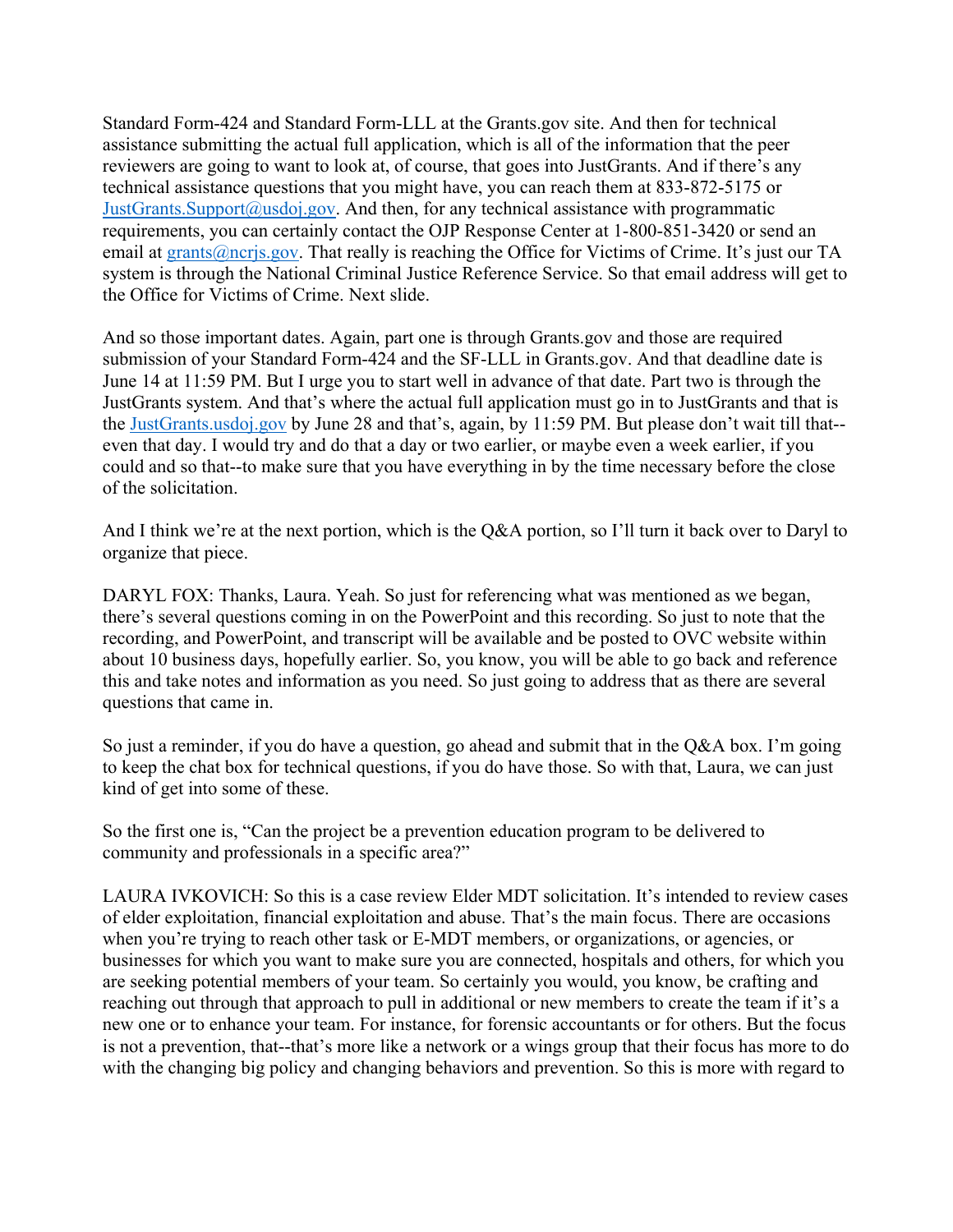making sure that the E-MDT is a case-related review of financial exploitation of older individuals. I think that answers that. Daryl, back to you.

DARYL FOX: Yeah. Next question coming in, "Does the resource page, bibliography page, count towards the 20-page limit?"

LAURA IVKOVICH: The resource page for--if it's--if it's an attachment, then it does not. It can be included as an attachment if you have resources. I know that the system in JustGrants is not taking- -I believe footnoting is an issue for the JustGrants. So I believe if that's an attachment, you'd want to make sure that you're noting that it's an attachment by labeling it. But I don't believe, since the system is not taking footnotes and you use that as your attachment, that it should not preclude you from being able to attach it and still have the 20-page limit. Next.

DARYL FOX: Thank you for that. Next one coming in is, "Are MOUs required of the--of the membership bodies?"

LAURA IVKOVICH: This--thank you for that question. This has been asked before and I meant to mention it when I was speaking, so thank you for that question. So MOUs, for--again, this is a solicitation that is accessing either existing grants or new grants. So for those existing MDTs, you would want to include an example of one that's already in existence and signed by your members, your team members, or their agencies, whoever has the authority to sign. And send that in as a separate attachment, that does not count towards your page limit. That's an attachment. But for a new program MDT, Elder MDT, you would want to include a draft so that it is seen as the MOU that you intend. You do not have to have signatures yet, but we would want to see that you have thought through and you already have members, sort of, on the ready, should you receive funding under this solicitation. So that your team members should not be an afterthought. This is something that you should be thinking about now as you're developing your application reaching out to those groups, or individuals, or agencies and thinking through what an MOU would look like for your team. And it doesn't--again, it does not have to be signed but it will--for a new M--E-MDT. But you would want to submit something that looks like a draft, even with the watermark, if you want to, that says draft on it. At least you've thought through that. And maybe you've already been working on that, that would be great. If you could get that somewhat finalized, but you don't have to have signatures on the MOU for any new E-MDT solicitation--or application. Next.

DARYL FOX: The next one coming in, "Is there interest in addressing death investigation gaps of elder maltreatment as part of this solicitation?"

LAURA IVKOVICH: So your rationale for that focus would need to be explained in your narrative and somehow connected with the goals and objectives of the multidisciplinary team. This is not a Fatality Review Team solicitation. That's something different than us. This is ongoing cases, but certainly there are times when the E-MDT team is looking at something that has already happened or making smooth policy changes or training changes or membership additions perhaps even you can use to inspect your teams as a result of something that maybe slipped through the cracks that could have been caught or could have been addressed. But the focus is not a fatality review team. It is a case review team. So I hope that--I hope it answered that. Next question.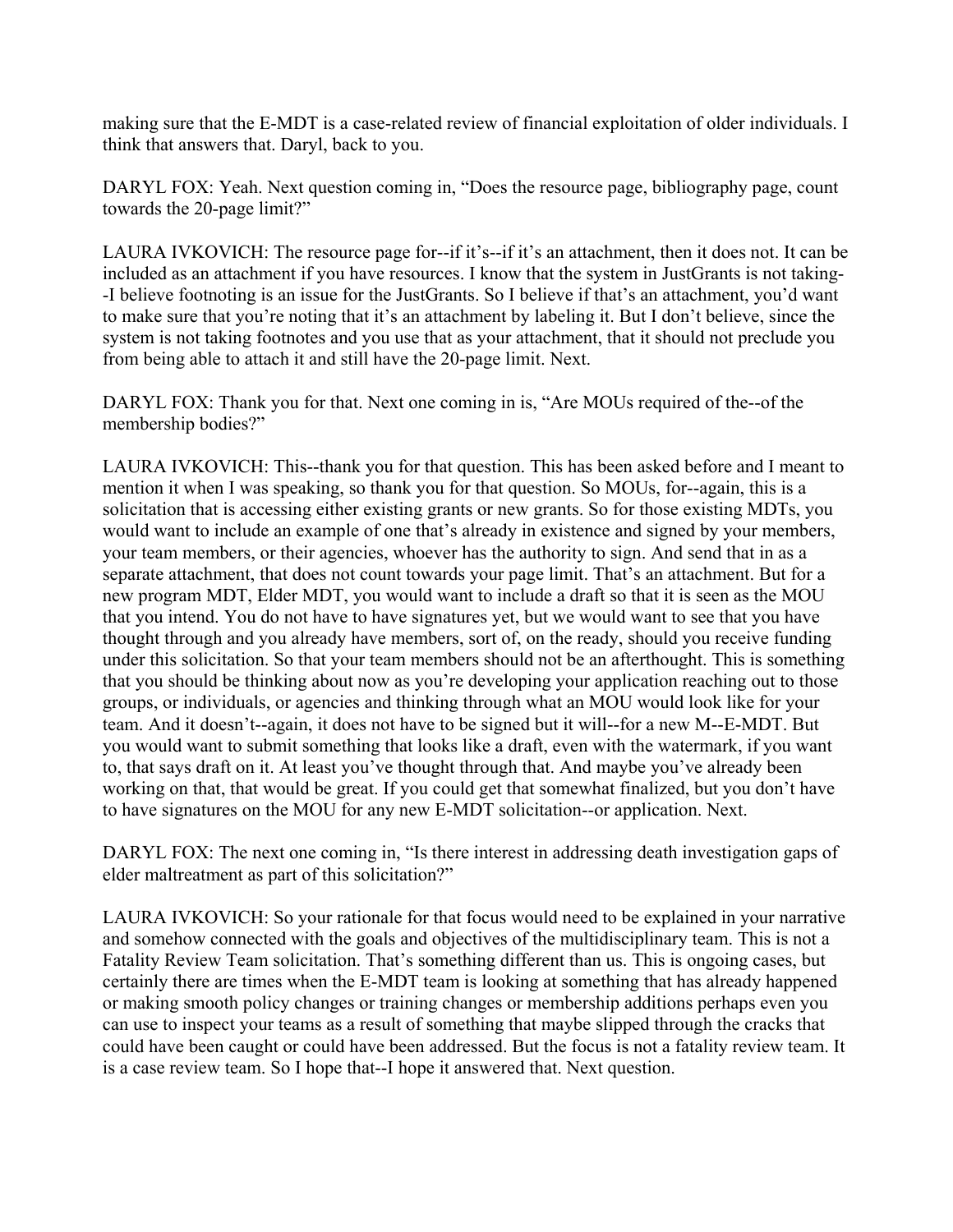DARYL FOX: Laura, the next one is about JustGrants. I could probably try to just answer it generally. So this person's a…

LAURA IVKOVICH: Okay. Thank you.

DARYL FOX: This is on "the JustGrants site, but it says to sign in with a DOJ account." So just regarding access.

And to answer that, I mean, there is a--the JustGrants website. There's an FAQ section and within there, there's a self-serve support section that says how to setup your account, how to setup your password, and put rights in for people as administrators or members. So my advice would be to just access the JustGrants FAQ section. And from the slides showing here, it doesn't show the website. It shows the email. But you can just go to the JustGrants main page and access that. If you do have additional questions, go ahead and access/email their support line that's listed here at [JustGrants.Support@usdoj.gov.](mailto:JustGrants.Support@usdoj.gov) So they'll be of much assistance.

The next one is, "Do you MOUs need to be signed by every participant of the E-MDT or proposed MDT or can it be signed by key designated members?"

LAURA IVKOVICH: So we don't have a fast rule on that. It's really up to each applicant how they want to do that. But I would think that a peer reviewer looking at what is submitted in terms of that requirement would at least have the agency head or whoever is--has the signing authority for anything that contributes that agency's assets including individual staff. So I would think that that would suffice. If you are able to get individual signatures, too, like, if you have name--the name of the person who would be participating and their signature, as well as the authorizing signature of the entity committing that resource or that time of their agency to the team that that would be--that would be sufficient for a peer reviewer to see that you have the MOU that has thought through who should be on the team and their investment in that effort. Thank you for that question. Daryl, next question?

DARYL FOX: Yeah. "Due to several of these going to be awarded, clearly it'll be highly competitive. Is there any advice or anything you could speak to on how/what will differentiate proposals, what key things may you be looking for regarding this to be a little more point taken on it?"

LAURA IVKOVICH: Well, thank you. So it's a--this is a competitive solicitation. So everybody's going to want to know what OVC is looking for. So what OVC is looking for is what's in the solicitation. So pay particular attention to what OVC's goals and project deliverables include, so that you are aware of what we're looking to fund. This is not a challenge grant or an open fieldgenerated grant solicitation. This is somewhat prescribed. And as I mentioned, we've already funded 13 other MDTs. So you can take a look on our website at which ones we did fund. But really, the priority is addressed and I believe it was mentioned back in the slide deck about poverty communities. So if you have--if you happen to be in that, sort of, a poverty zone or poverty area as defined--census-defined zone, that would be something that you would want to make sure that you mentioned. Oh, thank you for going to that slide, yes. The Policy Priority Areas. So applicants that will advance the promotion of civil rights, access to justice, support to crime victims, protecting the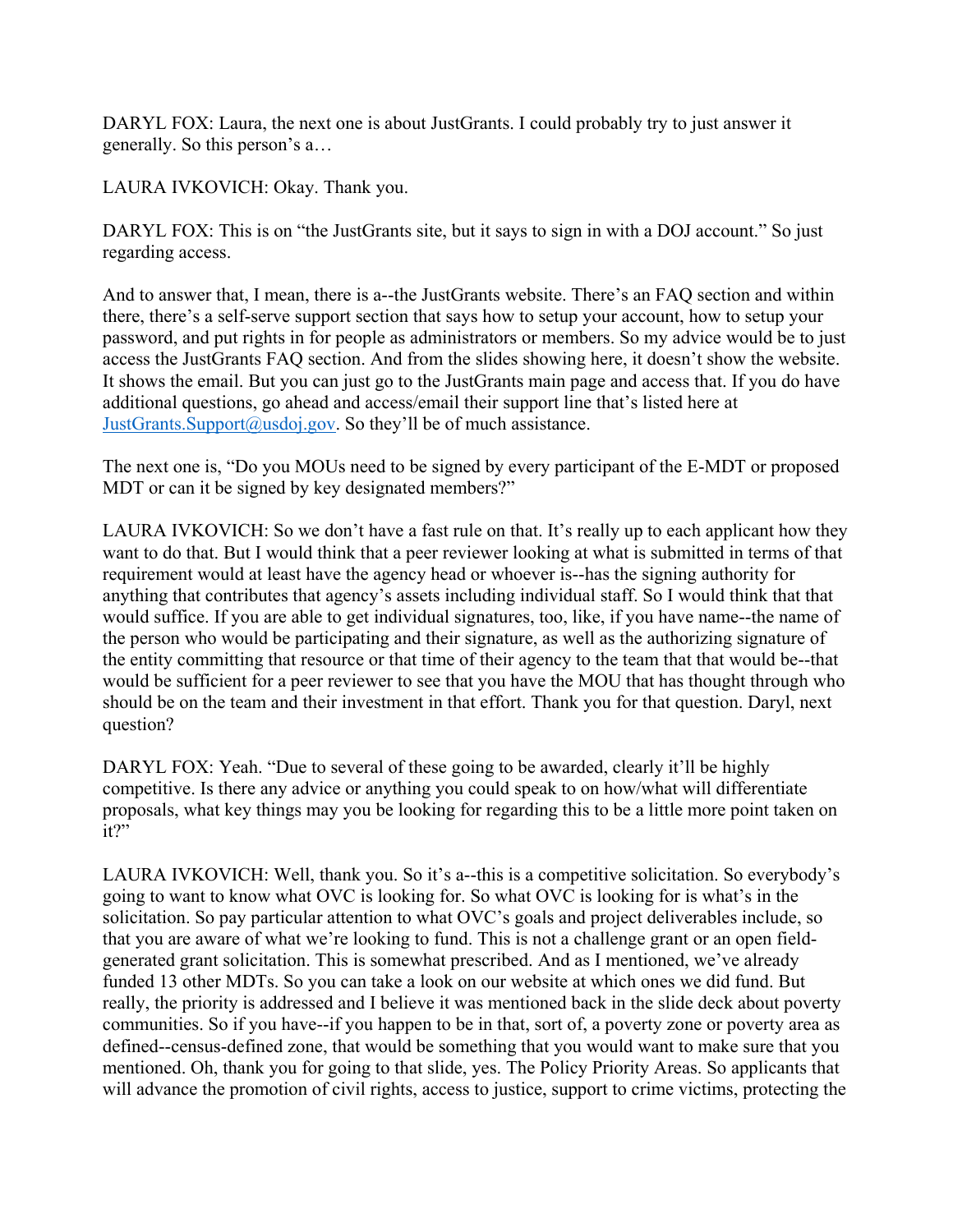public from crime and evolving threats, or building the trust between law enforcement and community; and applications that demonstrate that the individuals who are intended to benefit from their requested grant reside in high-poverty areas or persistent-poverty counties. Thank you for that question. Daryl, next question?

DARYL FOX: "Are partnerships mandatory under the grant?"

LAURA IVKOVICH: MOUs are required under the grant solicitation. To have a MOU signals your intent to have a functioning multidisciplinary team, emphasis on team. So partnerships are part of the team, you really do want to work as a group. The grant funding certainly is intended to help fund somebody, a person who can help be the program coordinator to bring that partnership to fruition for a new--for a new team or to enhance a current team's effort, for, instance to expand your reach or to expand your knowledgebase on your team. Things like that. But certainly team equals partnership and partners and that would be very important to include, especially since the solicitation requires [an] MOU. Next question?

DARYL FOX: "Due to it being a 3-year grant, we need to complete separate budgets that would cover a total of 3 years?"

LAURA IVKOVICH: Thanks for the budget question. So the way the budget forms are formatted, fillable forms, they show multiple years. So it's one budget form, but it shows year one, year two, year three, and a summary total page. So it will be just one budget narrative and budget detail worksheet that will be required to show those 3 years. But they would be broken down by year one: personnel fringe, you know, contracts, awards, equipment, travel, those kinds of things. Year two, same thing. Year three, and then the total. So it has to be no more than \$375,000 for the total of all 3 years. But it can be broken up, it doesn't have to be in thirds, it can be broken up, depending upon your project design and your time-task line of how you intend to approach your multidisciplinary team, your elder multidisciplinary team. You might put more emphasis in year two or year three. Or maybe if you're a new one starting up, but your emphasis is pretty big at year one. But certainly it'll be separated by 3 years, but it's all one grant and all one budget and budget detail worksheet. Thanks for that question. Next question, Daryl?

DARYL FOX: Yeah, just a couple on eligibility and scope. "Can the grant be used to fund capacity building or piloting an MDT?"

LAURA IVKOVICH: Yes, thank you for the question. That's the intent. We want to build the capacity of teams. We want to make sure that multidisciplinary teams increase their capacity to reach specifically, this solicitation includes adding more with regard to financial exploitation than has typically been emphasized in the past. So that might mean that you need to add folks to your team that can address that unique victimization type. Often abuse is not a one-off event. Often there are many co-occurring or polyvictimization events that occur over the lifespan. And you might need team members who can bring that expertise depending upon how they present with the--with the case for review. But we want to make sure and OVC is funding this so that we can make sure that there's an investment in addressing this gap, which is financial exploitation and to make sure teams are doing a good job of building the capacity to identify and look at that through their case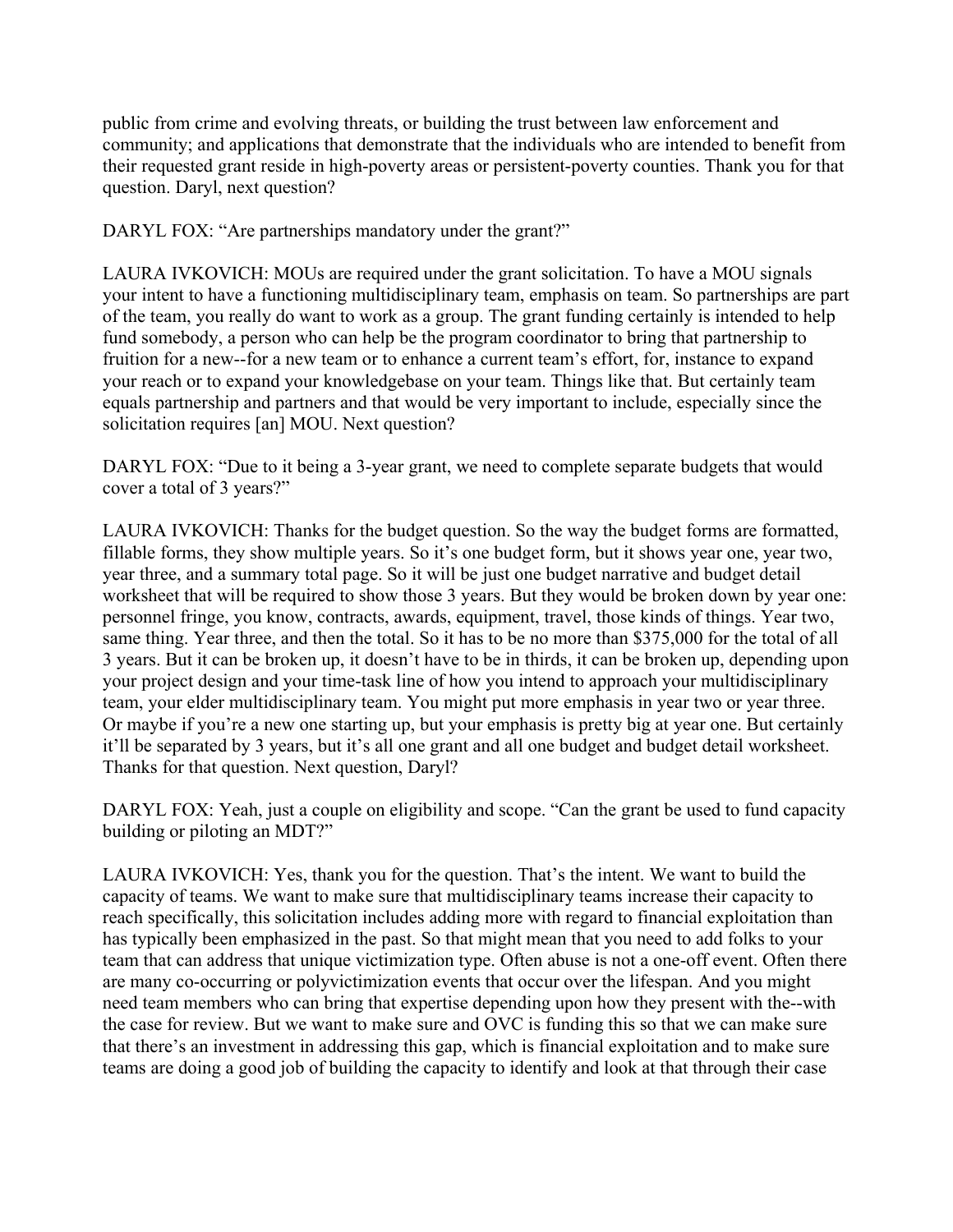review process. Thanks for that question. Daryl, next question and I'm not sure how much more time. But we can take a few more, I think.

DARYL FOX: Yes, certainly. "Is the grant aimed at--would it cover forming a group to help adult protective cases that are difficult to staff and get assistance with in particular?"

LAURA IVKOVICH: So, yeah. So the--thanks for the question. The approach you [INDISTINCT] through your MDT for review are certainly dependent upon how you set up and how you implement your program if it's a new program. Who your team members are, certainly APS would be helpful if--as you're looking at this because that's what they looking at as well. So, yeah, certainly that would be--that would be a welcome approach and inclusion as are others. But certainly APS is a very helpful member to most any team that is addressing the needs of older adults as victims of abuse and financial exploitation. Thanks for that question. Daryl, next.

DARYL FOX: "To satisfy the neurological requirement, can the grant be used to cover expert witness fees incurred by a prosecution office?"

LAURA IVKOVICH: Thanks for the question. That's not really the intent of the grant to have the funds used for expert witness fees, that's a prosecutorial expense. That's what that is typically used for is for expert testimony for cases. This is case review and to have that capability built and that expertise built, so that your team is understanding and better aware and able to evaluate and review the cases from the lens that is needed to address those unique needs. And so the funding would be really for the time spent of those experts to help your team. Prosecution, their focus is [INDISTINCT] to bring the case to prosecution and for expert witnesses that's done through the prosecution in their own separate funding stream. Thank you for that question. Next question? And I think we have about two more minutes, maybe.

DARYL FOX: Yeah, just two more in the list so far. "So is there a training component for new MDTs?"

LAURA IVKOVICH: So, yeah, actually thank you for that question. I mentioned early on in the slide deck that we in 2019, the Office for Victims of Crime did a competitive solicitation and we were able to fund a National Training and Technical Assistance Center for Elder MDTs. And that is--that was on--that was on like 15 maybe, 14. Yes, yeah, on slide 14, we mentioned, that the National Elder Abuse MDT Training and Technical Assistance Center is available to the 13 grantees that have already received funding and they would also be available for the 10 new grantees that are intended to be funded. So the partnership that is being used for this National Training and Technical Assistance Center is run through the Cornell College of Medicine and the New York City Elder Abuse Center, along with their partners, LifeSpan of Greater Rochester; Red Wind Consulting; USC-Davis School of Gerontology and National Center on Elder Abuse at Keck School of Medicine at USC; and the National Clearinghouse on Abuse in Later Life. So they have a really robust, a really expert team amassed to address the needs of MDTs in their training and technical assistance moving forward, if funded. Thank you for that question. And I guess the last few minutes--actually last minute remaining. Maybe, Daryl, we have one more question we can address?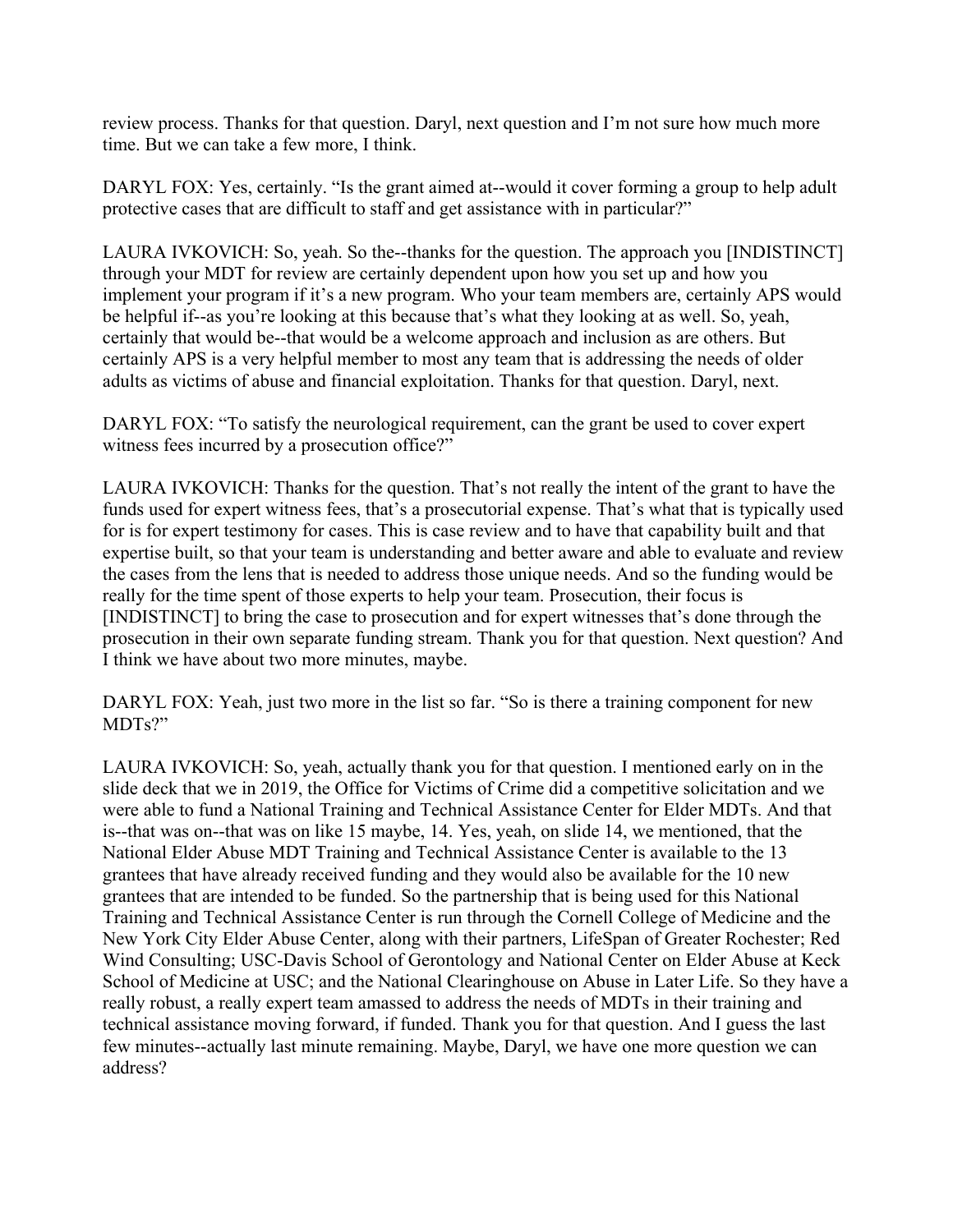DARYL FOX: Yeah, certainly, one came in. "Can the funds pilot an MDT for investigative purposes?"

LAURA IVKOVICH: And the MDT fund use--be used for investigative purposes? Well, Suzie, thanks for that question. Suzie, E-MDT is coming together for a case to discuss the case. So in a way there is an investigative component of that, in that the team members are speaking in expert ways, but with confidentiality and other concerns needing to be addressed, which can be done through policies and MOUs. There is an element of the need of the victim from a victim-centered, trauma-informed approach that you center around the needs of the victim. So the central theme is not the investigation of the case, it is the need of the victim. So from that lens, I would say there is a tangential improvement in the way investigation might occur when you have team members who are discussing better ways to reach and address the needs older victims of financial exploitation. But that is not the focus. So it's really about the--bringing the team together or enhancing a team, reviewing the cases and the needs of the victim through that trauma-informed, victim-centered lens.

So I think that probably, might answer all the questions. But, Daryl, I know you have more information if people have additional questions who they can contact between now and the deadline for the solicitation.

DARYL FOX: Yeah, most certainly. So just referencing this slide again, very important three steps, three different entities. If you do have questions submitting the SF-424 or LLL, Grants.gov. JustGrants, obviously, is going to be for the full application. So, getting that submitted and getting credentials and such, you definitely want to access that website, reach out to them. Then for anything technical assistance-related with the programmatic requirements, you can contact the OJP Response Center, listed here, via phone or email.

Just a reminder again, this PowerPoint, recording, and transcript will be posted to the OVC website within the solicitation. So, definitely check out for that in the next week or so, and we'll get that posted for your reference. So, Laura, unless there's anything else?

LAURA IVKOVICH: I just want to thank you, Daryl and Tammy, for organizing and hosting the webinar and thank you to all the folks who tuned in. I know we had a large group. A hundred, I think 102 or so, were on the webinar that I thought I saw. So I know we have a lot of interest, obviously, and there's a lot of need, of course, out there. So we are hopeful that folks will be working now and in advance--way in advance of the deadline, so that we have full application that we can review through peer reviewers. And get these 10 new or enhanced MDTs funded, so that we can work with you in the future. And we so look forward to that being the case. And thank you so much for your interest and your time on the webinar today and listening in. And again, have a great day. Happy Monday. And any other questions, again, you can come to the phone numbers that are listed on the site right now. And with that, I'll turn it back to Daryl to say goodbye.

DARYL FOX: Yeah.

LAURA IVKOVICH: Take care.